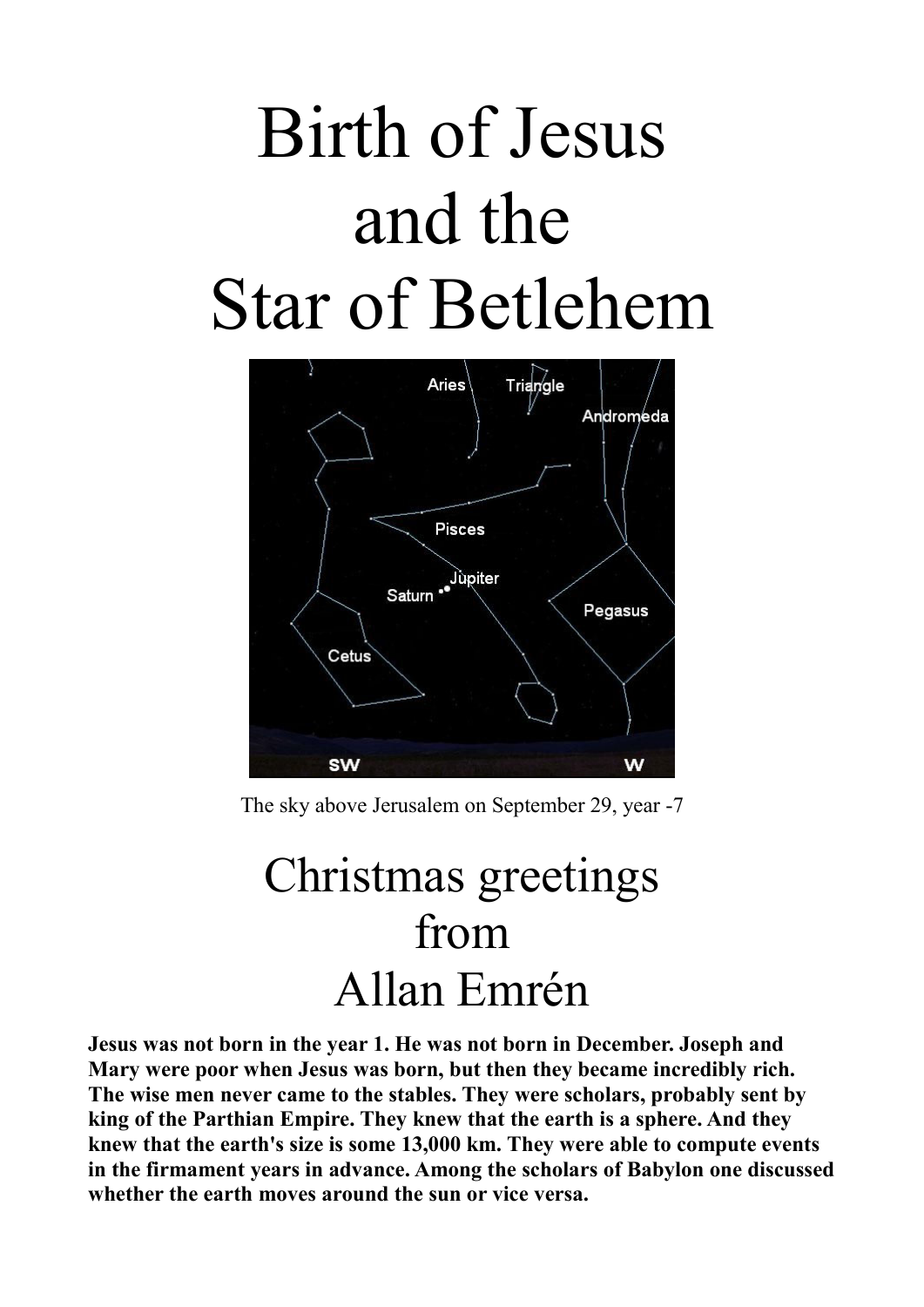Christmas is misplaced, and our years numbered wrongly. But does that matter? The year is just a number. And we need a feast when the year is darkest. Originally Christmas was placed in late December to neutralize the Roman pagan celebration of the winter solstice. It suited well even in Scandinavia, where Christmas replaced the midwinter sacrifice. One kept the habits that are not directly contrary to Christianity. E.g. Christmas tree. But now Christmas celebrates that the True Light, Jesus, arrived into the world.

Obviously, Jesus was not born in year one, as Herod died four years earlier. The true year could be found from the story of the star. Among theories for what it might have been, a comet or a supernova (a giant star exploding) has been suggested. Such one is bright enough to be visible even at midday. But despite searches, one has not found any shining near BC. The most reasonable explanation is rather the combination of Jupiter and Saturn. They pass close to each other at slightly irregular time intervals. Such passage is named a conjunction. The conjunction during year -7 was unusual. It was known as a big conjunction. Then, the two planets meet three times during a number of months. It happens roughly every 900 years.

Now we go back a few decades. In the region, there were two empires, the Roman Empire in the west, and Parthian Empire in the east. The latter comprised present Iran, Iraq, Kuwait, Qatar and parts of Syria. Around year -45 Herod had been inserted as ruler of Judea, while his brother got Galilee. About five years later the Parthian army invaded Judea and put Antigonus on the throne in Jerusalem. Herod was besieged in Masada, but was able to escape to Petra. From there, he traveled to Rome, and by the Senate, in the year -40, he was appointed "King of the Jews". Aided by the Roman army, Herod could expel Antigonus, and throw the Parthian troops out from Judea in -37, and after that, he was the king until his death in year -4.

In the Parthian empire, Babylon was a center of knowledge. The scholars who worked at the university there were not like nowadays, specialists in some narrow field, but would basically know all science. The specialization did not start until the 1800<sup>th</sup> century, when the amount of knowledge exploded, so that no one could be an expert in all areas. So the scholars of Babylon were mathematicians, physicists, philosophers, astronomers, theologians and much more. Since several hundred years, they had a very good idea of the earth sphere. Since 600 years they had known that the Earth's diameter is about 13,000 km. There, one disputed whether the earth moves in an orbit around the sun or vice versa. This was 1,500 years before Copernicus!

Thus, they were skilled astronomers and mathematicians. One of their duties was to predict events in the sky. The purpose was twofold. First, rulers would get advice on appropriate occasions to conduct operations, such as a war. Furthermore, it would give proper dates for celebrations of various types. The calculation results were recorded on clay tablets, a kind of calendars. This was work that was taken very seriously. In ancient China, a court astronomer was executed because he had failed to predict a solar eclipse.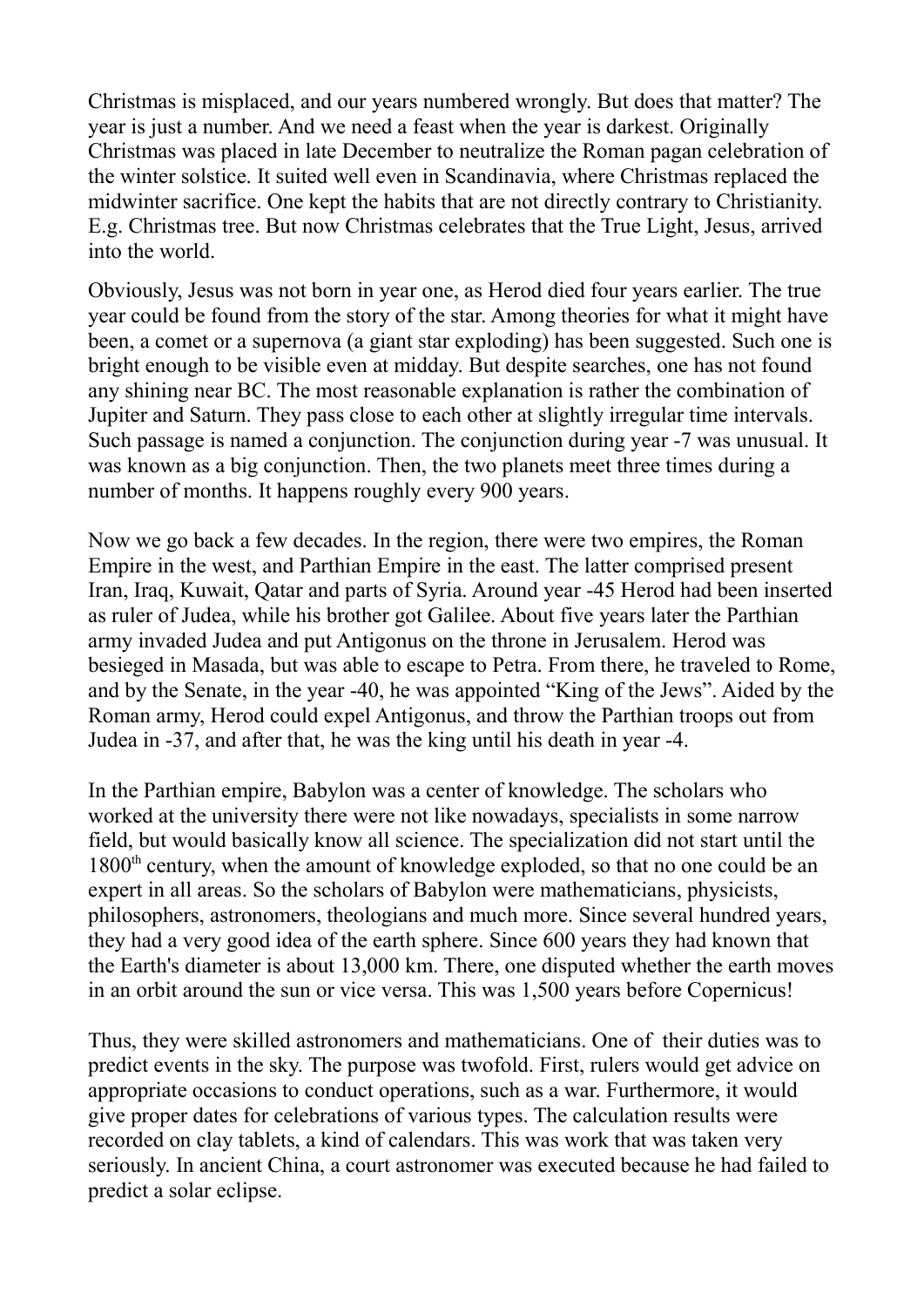During excavations in Babylon, one has found a clay tablet where the Star of Bethlehem, that is the great conjunction of Jupiter and Saturn in year -7 is described. Is it a coincidence that this one is among those found?



According to Babylonian astrology a conjunction between Jupiter and Saturn signified the birth of an emperor. A big conjunction meant that a ruler of the entire world was born. The planets move through the twelve constellations, each of which represented a geographic area. This time it would happen in the constellation Pisces (Fishes) which represented Palestine! Such an event happens at most once in 1000 years.

It must have been the shock of his life, when it dawned upon Parthian emperor that a world ruler would be born in Judea. This king certainly would be a descendant of Herod and conquer the Romans as well as the Parthians. And one can easily figure out what would happen to that king's enemies by conquest. Not least given that Herod was notorious for his cruelty. So no pity from that family was to count upon.

Thus, the king of the Parthans had to become on good terms with the new ruler from the outset. That way he could hope to remain alive, and maybe even get a position as governor of the eastern part of the empire. Therefore, he organised an expedition, the purpose of which was to establish friendly ties with the Jewish royal family. Given that the corresponding astrological knowledge was not present in Jerusalem, maybe he could even get extra goodwill by telling what the stars had said.

With camels, the journey from Babylon to Jerusalem requires about one month, but preparations certainly were extensive. They organized the timing so that the expedition would arrive in Jerusalem when the new king was fairly newborn. There were three dates to choose from: May 29, September 29, and December 4 during the year -7. Most likely date for birth should have been regarded as the central conjunction, which was the main event. To avoid the risk of coming too soon, one probably decided on December 4.

Now, let us leave the wise men for a while. Are there other facts pointing in the same direction? Yes, there actually are. To begin with, the shepherds were in the fields with their sheep during night time. This was not common in December, because it was too cold. But additional information is available. The evangelist Luke tells us that the priest Zacharias served in the Temple, and there met an angel who told him that he and his aged wife would have a son (John the Baptist). Zacharias belonged Avia's department (Luke 1:5). The priests who served in the temple were subdivided into 24 departments, so each department was serving in the temple about two weeks each year.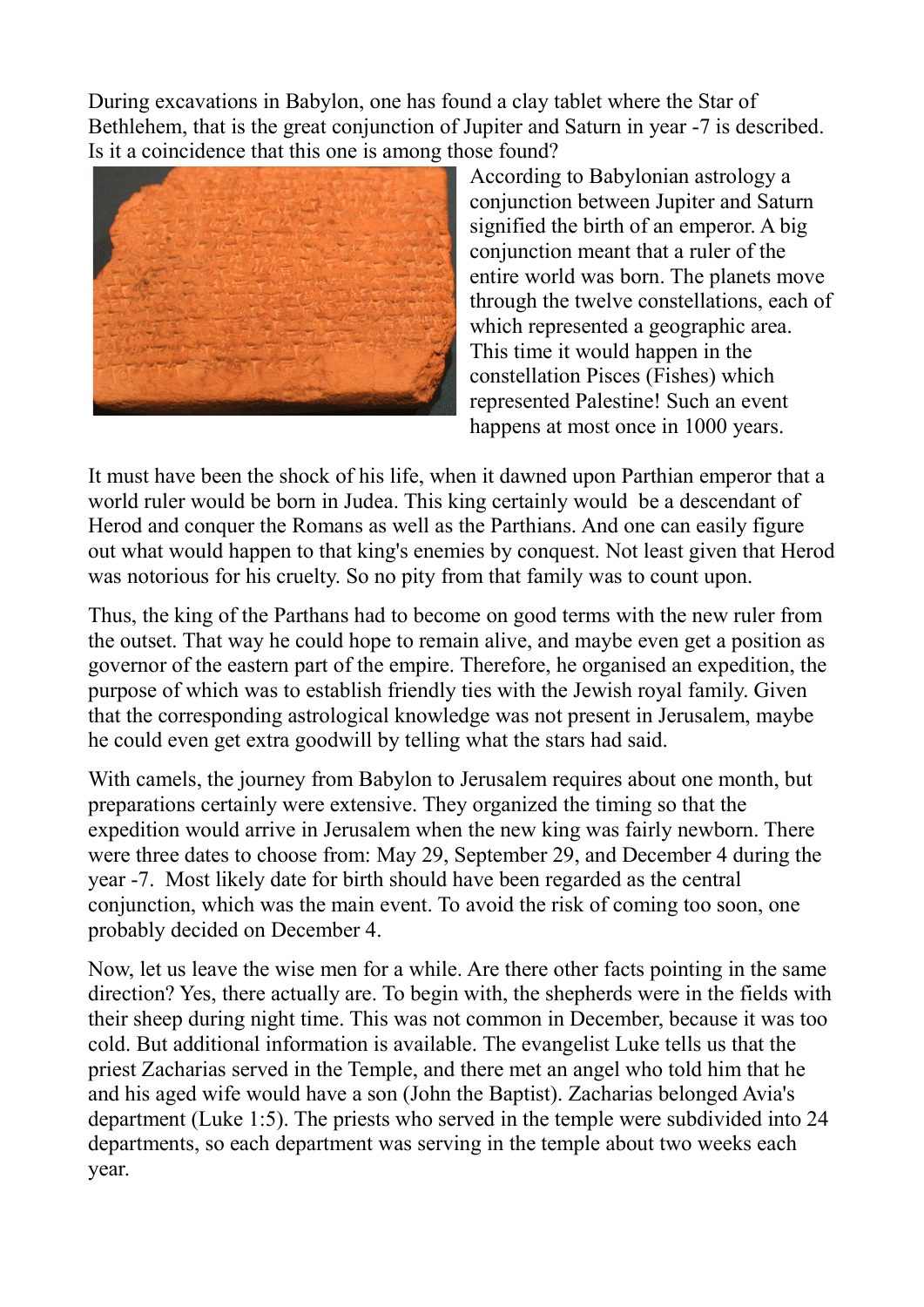The Jewish year started at Easter (Exodus 12:1), and according to my calculations, Passover occurred on March 27 in the year -8. In such calculations one has to take into account that the year zero was forgotten in the sixth century, and that each year is 20 minutes shorter than the time our Earth requires for one full turn around the sun. That is because the Earth's axis changes its direction as a wobbly spin. One also has to remember that the earth moves while the moon makes one revolution around the Earth. To be really careful, one also has to take into account the gravity of other planets, which I have done as an average only. An error analysis suggests that the real date may have been one day earlier or later.

The Jews made use of a lunar calendar, the only remnant of wich nowadays, is that Easter does not occur on any given date. Avias department was number seven (1 Chron 24:10), so Zacharias served probably in the period July 7 to 20. A jewish month's duration was 29.5 days. Therefore Elisabeth should have entered her sixth month of pregnancy one of the last days of December year -8. This suggests that the Angel Gabriel came to Mary sometime during first week of January -7. Jesus was born some 40 weeks later, ie at the end of September. This fits well with the main conjunction of Jupiter and Saturn on September 29 that year.

When Jesus was born, Joseph and Mary were poor. When he was  $8 + 33$  days old, they went to Jerusalem (two - three hours away from Bethlehem) and sacrified two pigeons, as poor people should do (Leviticus 12:4, 6-8). Meanwhile, they had found a better housing than the stable (Matt. 2:11, greek  $\alpha \kappa \alpha$  = house). That's where the wise men came after visiting Herod in Jerusalem, and there, they handed over their gifts of gold, frankincense, and myrrh.

The quantities were in no way symbolic. To appease an emperor who might be hostile, impressive quantities are required. When the Queen of Sheba visited Solomon she brought about 4 tons of gold. (Swedish gold reserve is approximately 125 tons, so the figure is reasonable.) The intention of the wise men's visit probably was to obtain invitation for a state visit, during which the great gifts would be given. But they still had to bring enough not to seem greedy, so a reasonable guess is 10 - 100 kg of gold. This also explains a few hints in the Gospels that Jesus' family was quite wealthy. Perhaps Joseph had invested in real estate after returning from Egypt where the family fled. Anyway, they were rich, which should have facilitated the escape.

One example of places telling that Jesus was wealthy is seen in Marc. chapter 6. After Jesus had been preaching for many hours to 5000 persons, the disciples asked him to send the people away to buy food in the villages. Jesus told the disciples to give food to the people, and then they asked if he wanted them to go and buy food for 200 denars. We know the continuation.

200 denars correspond to something in the range 10 000 - 30 000 USD. This amount